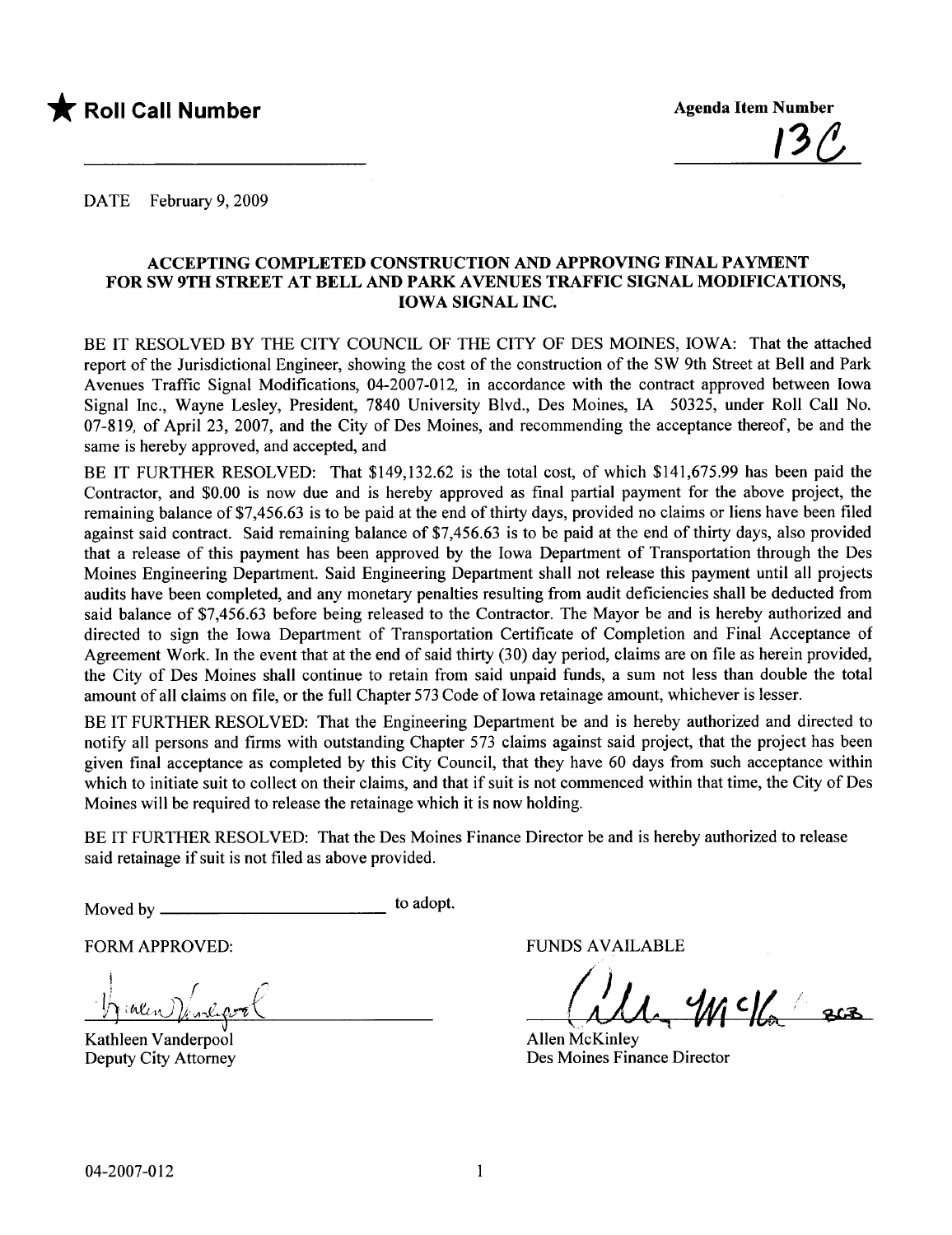



DATE February 9, 2009

Funding Source: 2008-2009 CIP, Page Traffic-5, City-wide Signals, Channelization, and School Crossing Protection Program, TFC091, Various Funding, Being: \$80,000 in Iowa DOT Traffic Safety Funds for 100% of Divisions I construction contract costs only (Max \$80,000) and \$69,132.62 in G. O. Bonds from TFC091 for the remaining Division I costs and 100% of Division 2 work

CS-TSF-1945(698)--85-77



| <b>COUNCIL ACTION</b> | <b>YEAS</b> | <b>NAYS</b> | <b>PASS</b> | <b>ABSENT</b>   |
|-----------------------|-------------|-------------|-------------|-----------------|
| <b>COWNIE</b>         |             |             |             |                 |
| <b>COLEMAN</b>        |             |             |             |                 |
| <b>HENSLEY</b>        |             |             |             |                 |
| <b>KIERNAN</b>        |             |             |             |                 |
| <b>MAHAFFEY</b>       |             |             |             |                 |
| <b>MEYER</b>          |             |             |             |                 |
| <b>VLASSIS</b>        |             |             |             |                 |
| <b>TOTAL</b>          |             |             |             |                 |
| <b>MOTION CARRIED</b> |             |             |             | <b>APPROVED</b> |
|                       |             |             |             |                 |
|                       |             |             |             |                 |
|                       |             |             |             | Mayor           |

I, Diane Rauh, City Clerk of said City Council, hereby certify that at a meeting of the City Council, held on the above date, among other proceedings the above was adopted.

IN WITNESS WHREOF, I have hereunto set my hand and affxed my seal the day and year first above written.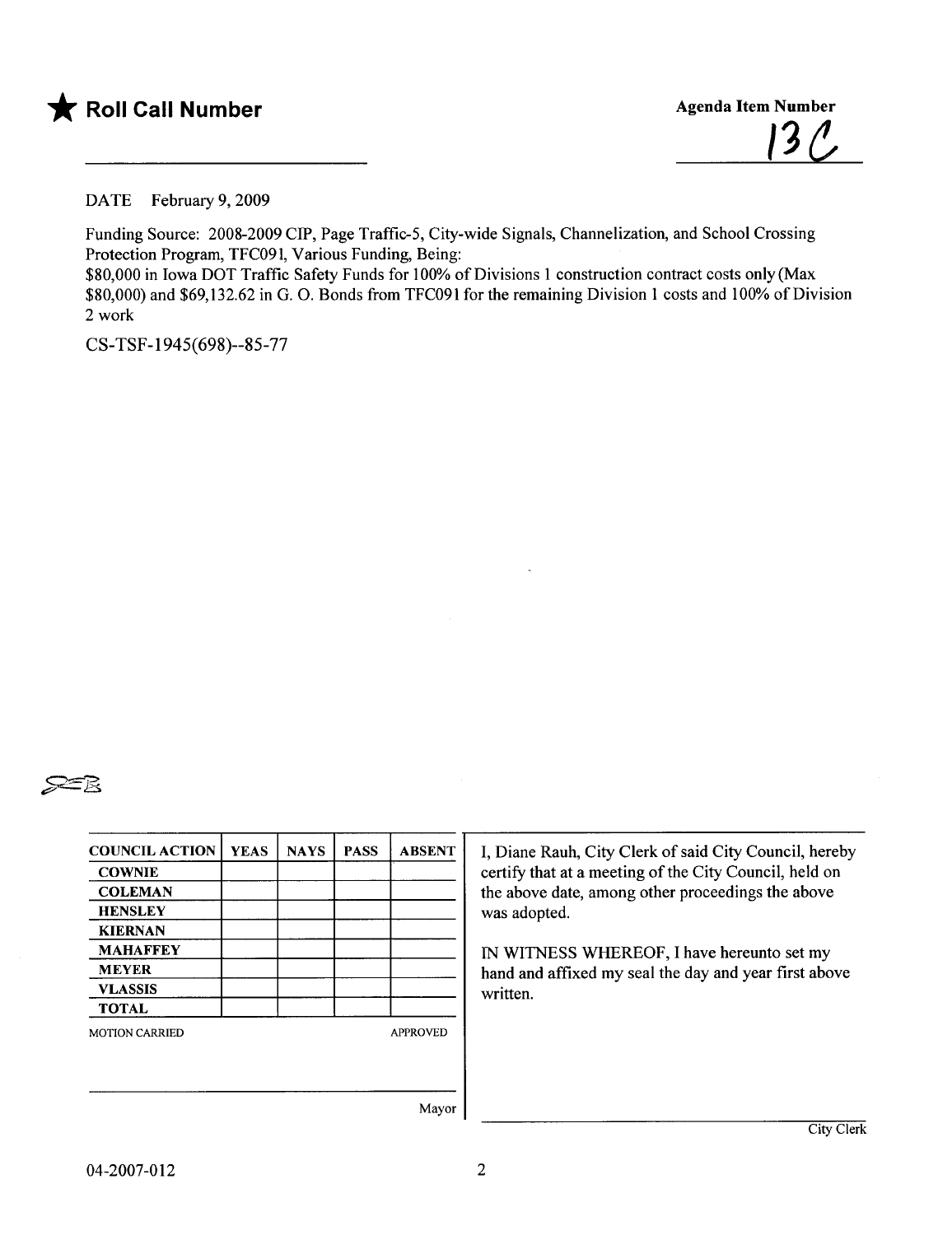



 $130$ 

## SW 9TH AT BELL/PARK TRAFFIC SIGNAL MODIFICATIONS ACTIVITY ID 04-2007-012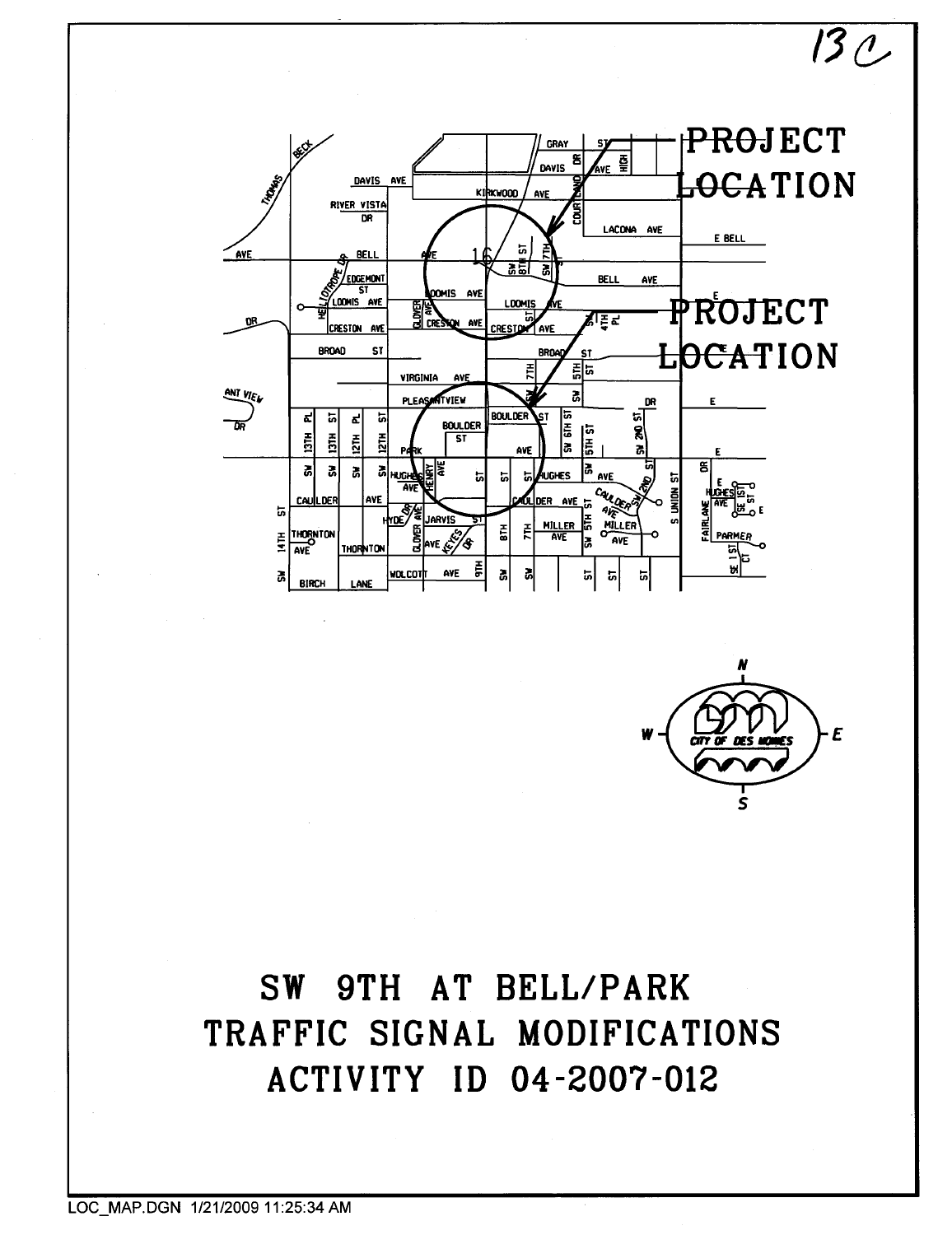## PROJECT SUMMARY

### SW 9th St at Bell & Park Aves Traffice S Activity ID 04-2007-012

On April 23, 2007, under Roll Call No. 07-819, the City Council awarded the contract for the above improvements to Iowa Signal Inc., in the amount of \$146,562.62 to modify traffice signals at SW 9th St. at Bell & Park Aves.

Tabulated below is a history of project change orders.

| Change    |                                                                                                                     | <b>Initiated</b> |              |
|-----------|---------------------------------------------------------------------------------------------------------------------|------------------|--------------|
| Order No. | <b>Description</b>                                                                                                  | Кv               | Amount       |
| 1         | 8/10/2007                                                                                                           | Engineering      | \$2,570.00   |
|           | Additional sidewalk to access pedestrian pushbutton. 4<br>additional pedestrian signal heads with countdown timers. |                  |              |
|           | <b>Original Contract Amount</b>                                                                                     |                  | \$146,562.62 |
|           | <b>Total Change Orders</b>                                                                                          |                  | \$2,570.00   |
|           | <b>Percent of Change Orders to Original Contract</b>                                                                |                  | 1.75%        |
|           | <b>Final Contract Amount</b>                                                                                        |                  | \$149,132.62 |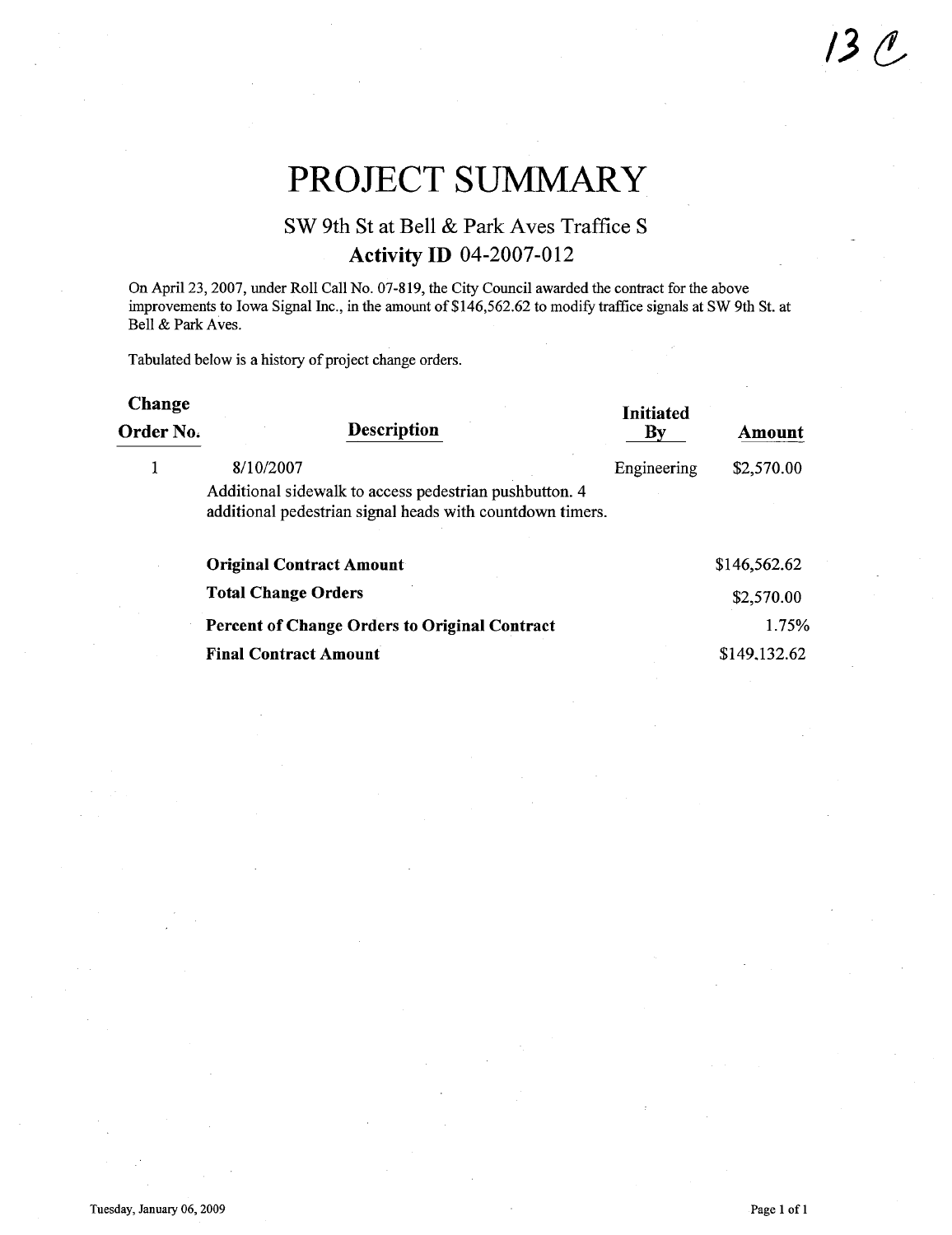February 9, 2009

#### CERTIFICATION OF COMPLETION

#### AGENDA HEADING:

Accepting completed construction and approving final payment for the SW 9th Street at Bell and Park Avenues Traffic Signal Modifications, Iowa Signal Inc..

#### SYNOPSIS:

Approve the Jurisdictional Engineer's Certification of Completion, accept construction of said improvement, and authorize final payment to the contractor.

#### FISCAL IMPACT:

Amount: \$149,132.62 As-Built Contract Cost

Funding Source: 2008-2009 CIP, Page Traffic-5, City-wide Signals, Channelization, and School Crossing Protection Program, TFC091, Various Funding, Being: \$80,000 in Iowa DOT Traffic Safety Funds for 100% of Divisions 1 construction contract costs only (Max \$80,000) and \$69,132.62 in G. O. Bonds from TFC091 for the remaining Division I costs and 100% of Division 2 work

#### CERTIFICATION OF COMPLETION:

On April 23, 2007, under Roll Call No. 07-819, the City Council awarded a contract to Iowa Signal Inc., Wayne Lesley, President, 7840 University Blvd., Des Moines, IA 50325 for the construction of the following improvement:

SW 9th Street at Bell and Park Avenues Traffic Signal Modifications, 04-2007-012

The improvement includes adding mast arm mounted signal indications on side streets which do not currently have overhead signals, and side-mounted signal indications on all approaches for better visibility; all in accordance with the contract documents including Plan File Nos. 472-73/79 on SW 9th Street at Bell Avenue and Park Avenue, Des Moines, Iowa

I hereby certify that the construction of said SW 9th Street at Bell and Park Avenues Traffic Signal Modifications, Activity ID 04-2007-012, has been completed in substantial compliance with the terms of said contract, and I hereby recommend that the work be accepted. The work commenced on June 13, 2007, and was completed on February 3, 2008.



ENGINEERING DEPARTMENT CITY HAL 40 ROBERT D. RAY DRIVE DES MOINES, IOWA 50309-1891 (515) 283-4920 FAX (515) 283-4112

ALL-AMERICA CITY<br>1949, 1976, 1981<br>2003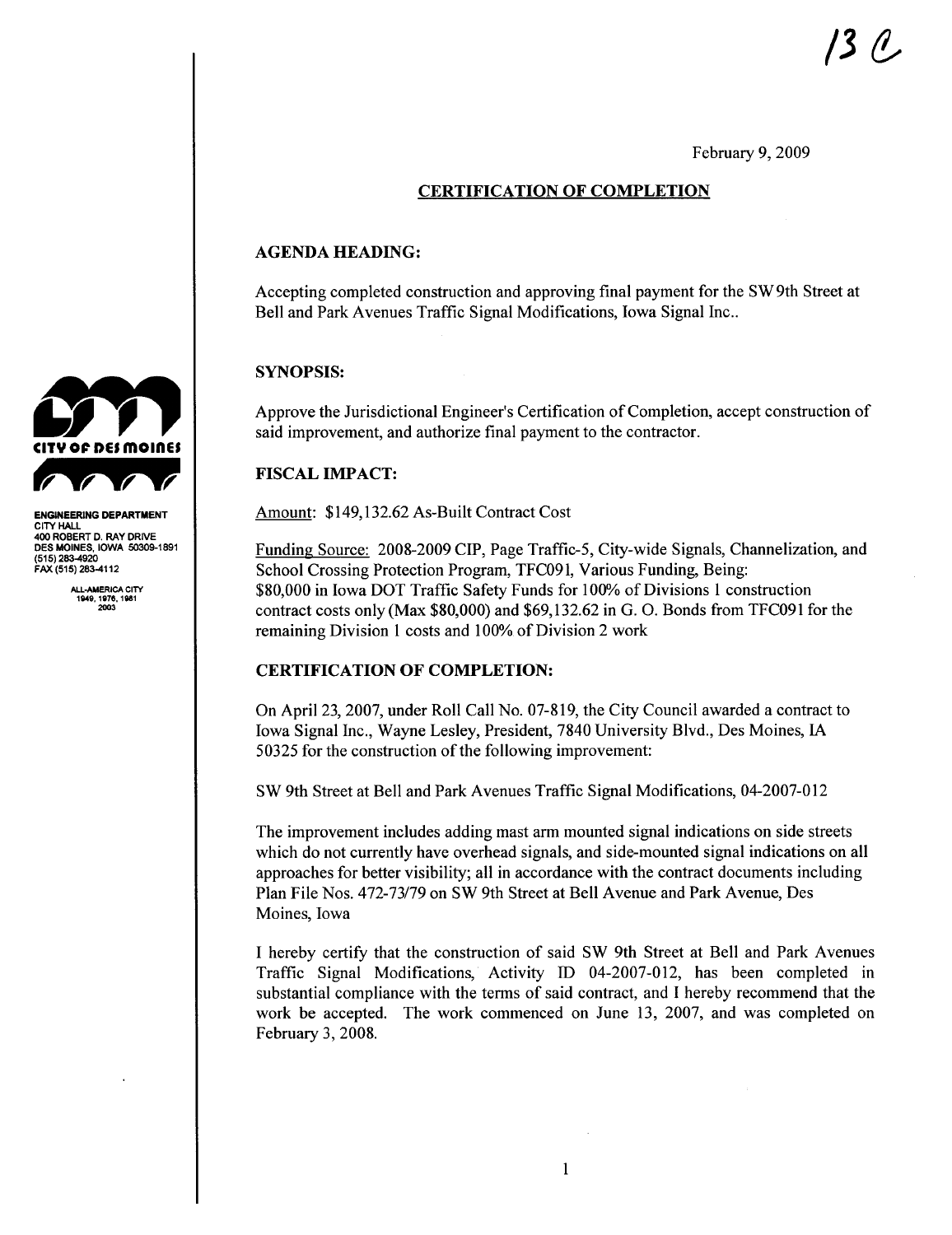I further certify that \$149,132.62 is the total cost of said improvement, of which \$141,675.99 has been paid the Contractor and \$0.00 is now due and is hereby approved as final partial payment for the above project, the remaining balance of \$7,456.63 is to be paid at the end of thirty days, provided no claims or liens have been filed against said contract. In the event that at the end of said thirty  $(30)$  day period, claims are on file as herein provided, the City of Des Moines shall continue to retain from said unpaid funds, a sum not less than double the total amount of all claims on fie, or the full Chapter 573 Code of Iowa retainage amount, whichever is lesser. The amount of completed work is shown on the attached Estimate of Construction Completed.

Selever 1

Des Moines City Engineer